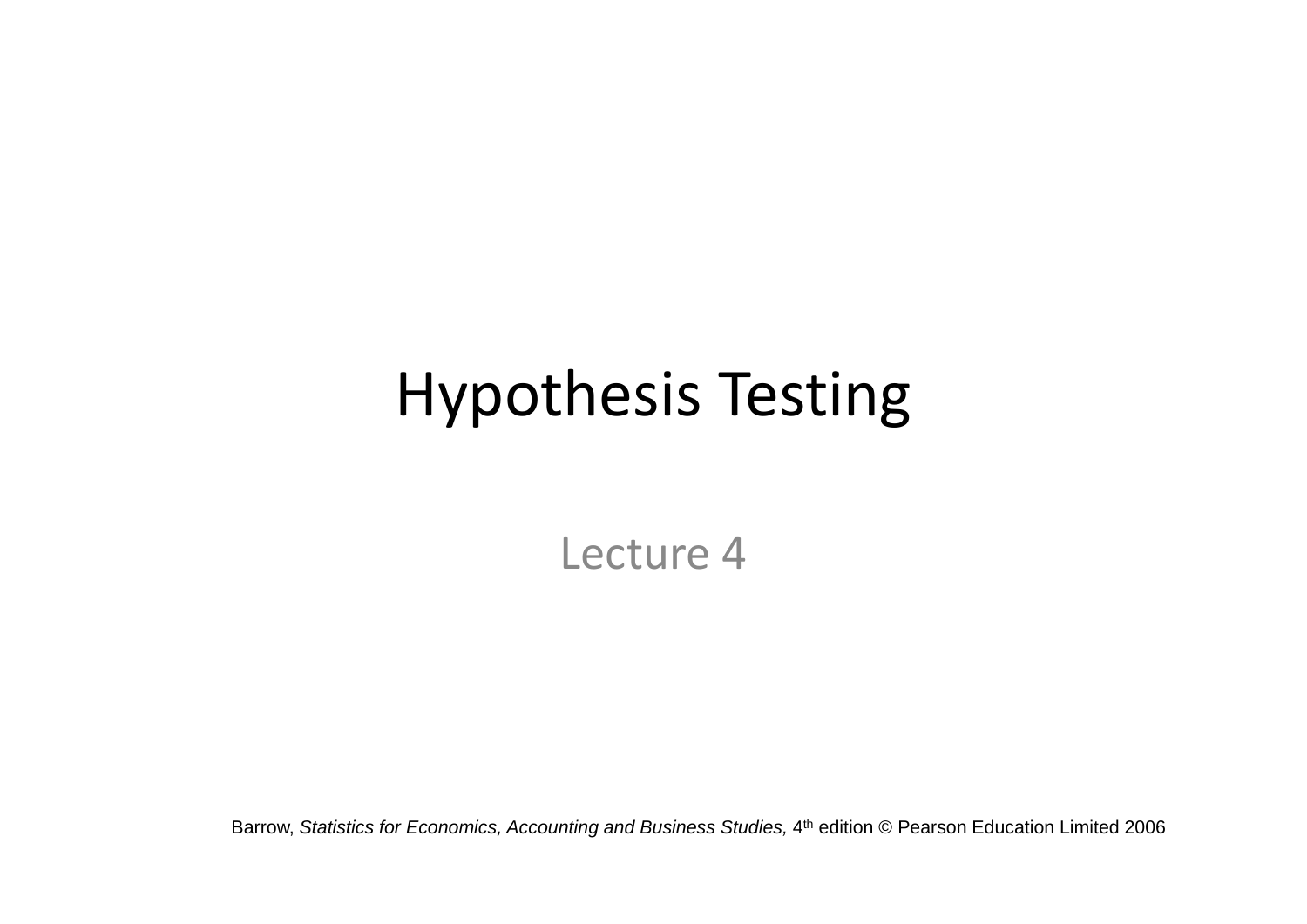## Hypothesis Testing

- Hypothesis testing is about making decisions
- Is a hypothesis true or false?
- Are women paid less, on average, than men?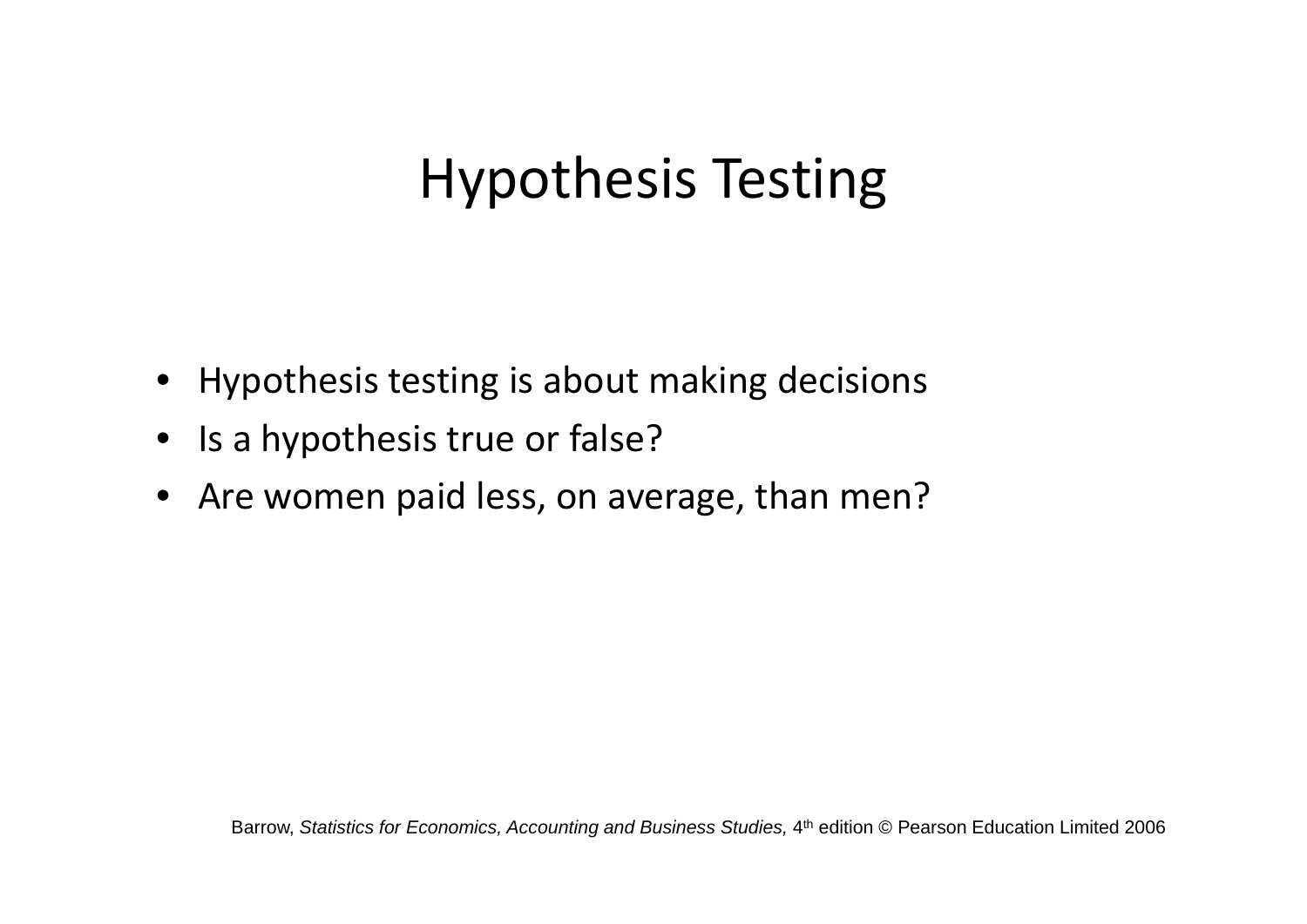## Principles of Hypothesis Testing

- The null hypothesis is initially *presumed* to be true
- Evidence is gathered, to see if it is consistent with the hypothesis, and tested using <sup>a</sup> decision rule
- If the evidence is consistent with the hypothesis, the null hypothesis continues to be considered 'true' (later evidence might change this)
- If not, the null is rejected in favour of the alternative hypothesis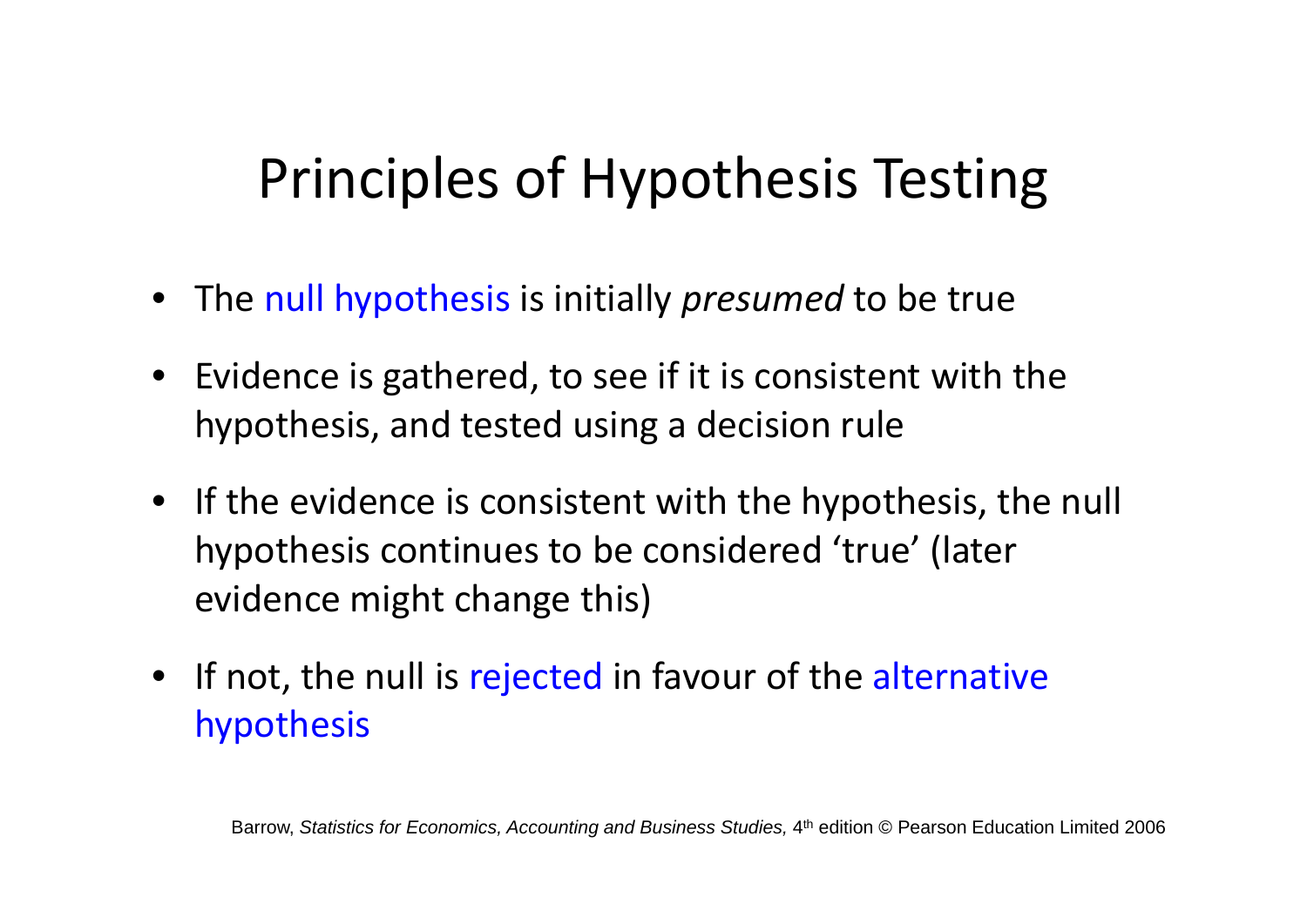### Two Possible Types of Error

- $\bullet$  Decision making is never perfect and mistakes can be made
	- –– Type I error: rejecting the null when it is true
	- –– Type II error: accepting the null when it is false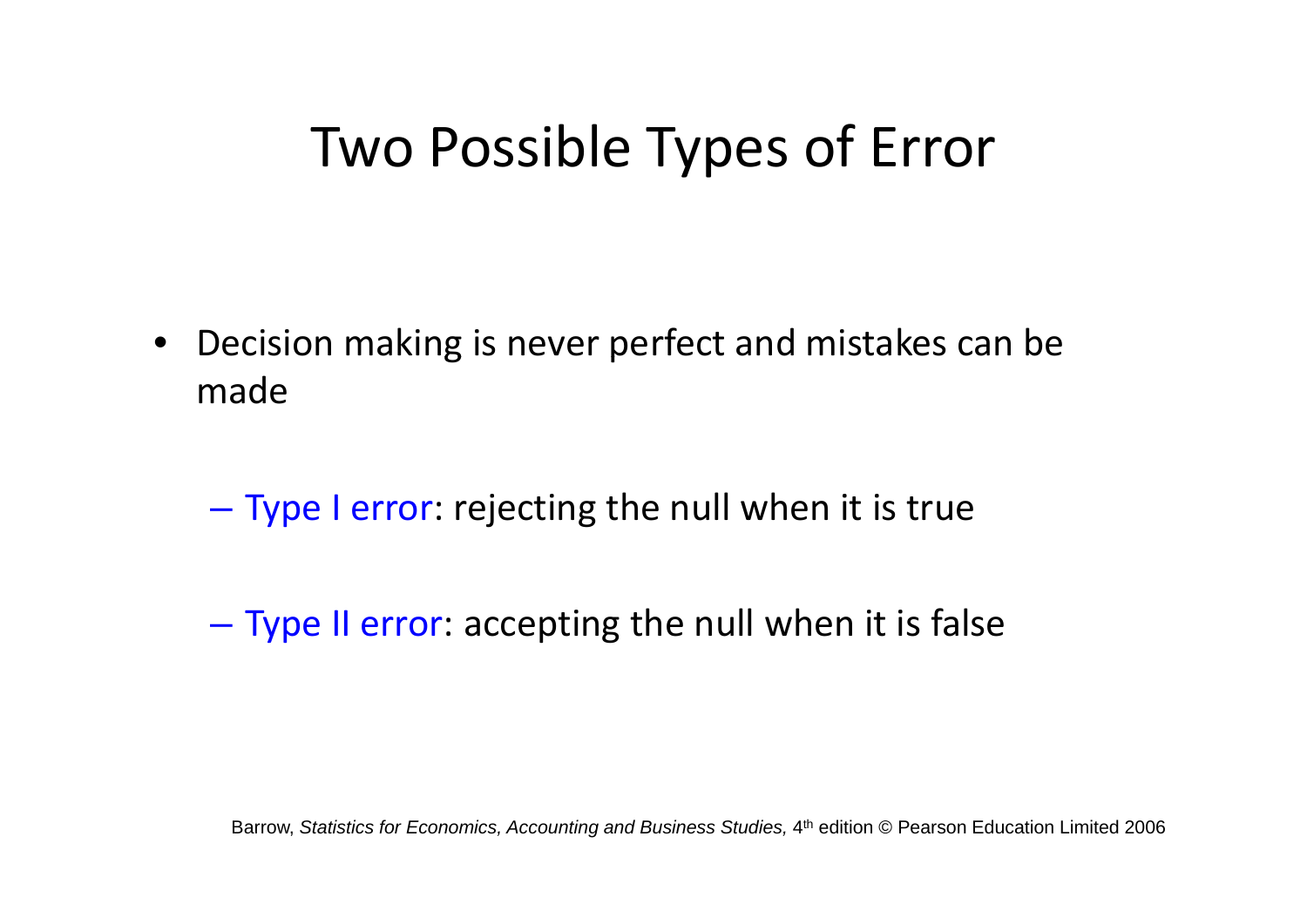## Type I and Type II Errors

|              | <b>True situation</b> |                      |
|--------------|-----------------------|----------------------|
| Decision     | $H_0$ true            | $H_0$ false          |
| Accept $H_0$ | Correct<br>decision   | <b>Type II error</b> |
| Reject $H_0$ | Type I error          | Correct<br>decision  |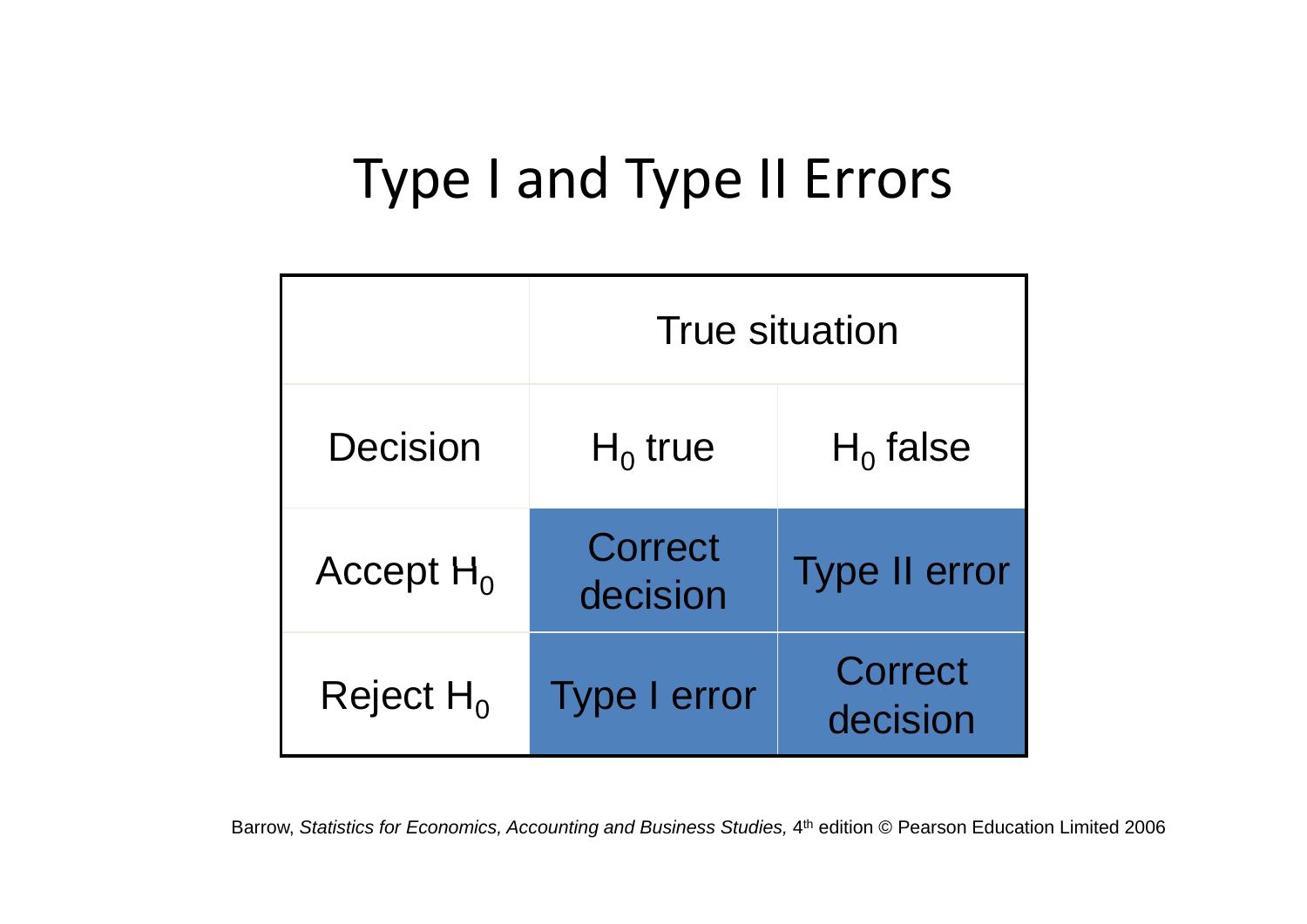### Avoiding Incorrect Decisions

- We wish to avoid both Type I and II errors
- $\bullet$  We can alter the decision rule to do this
- Unfortunately, reducing the chance of making <sup>a</sup> Type I error generally means increasing the chance of <sup>a</sup> Type II error
- Hence there is <sup>a</sup> trade off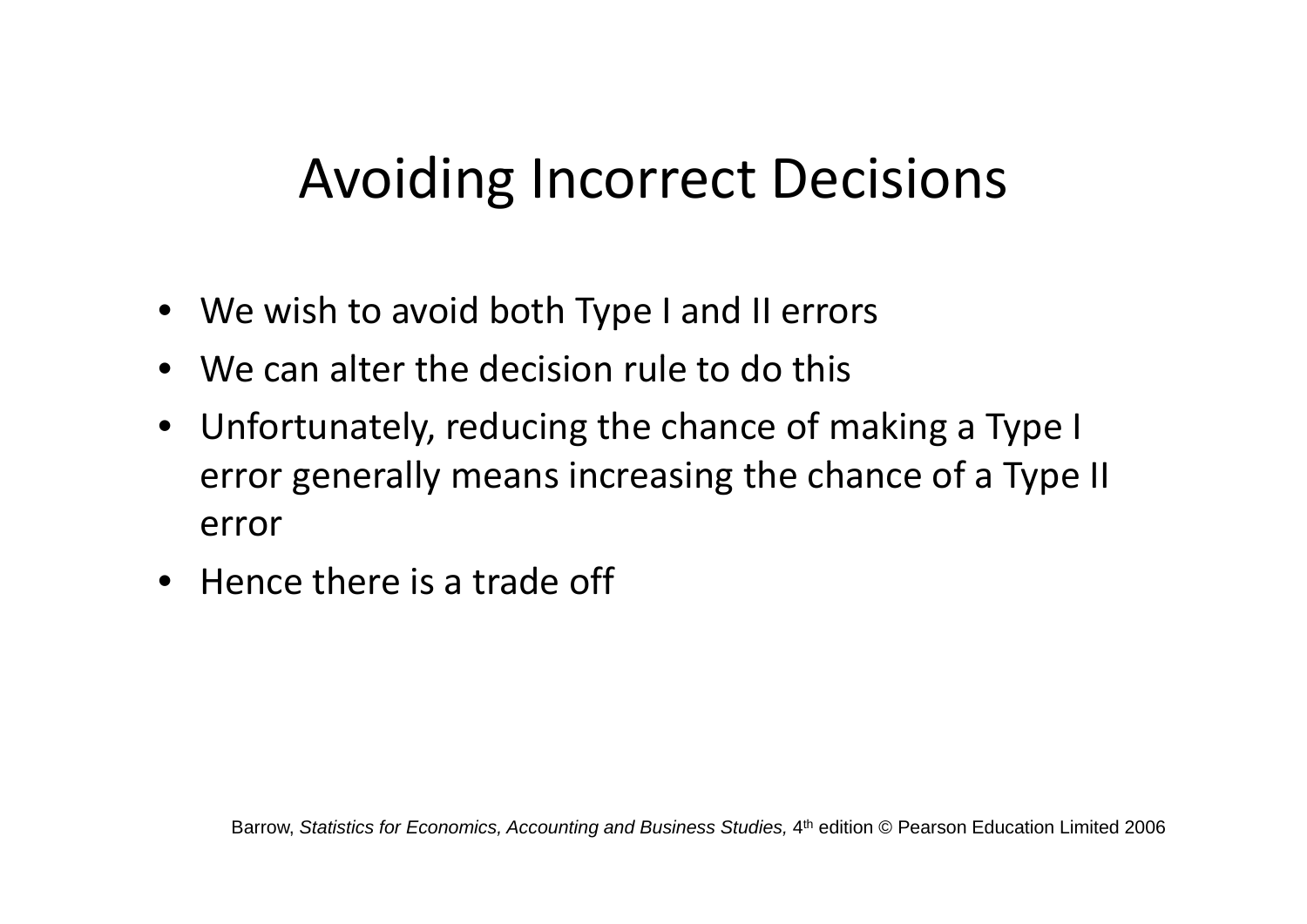### Diagram of the Decision Rule

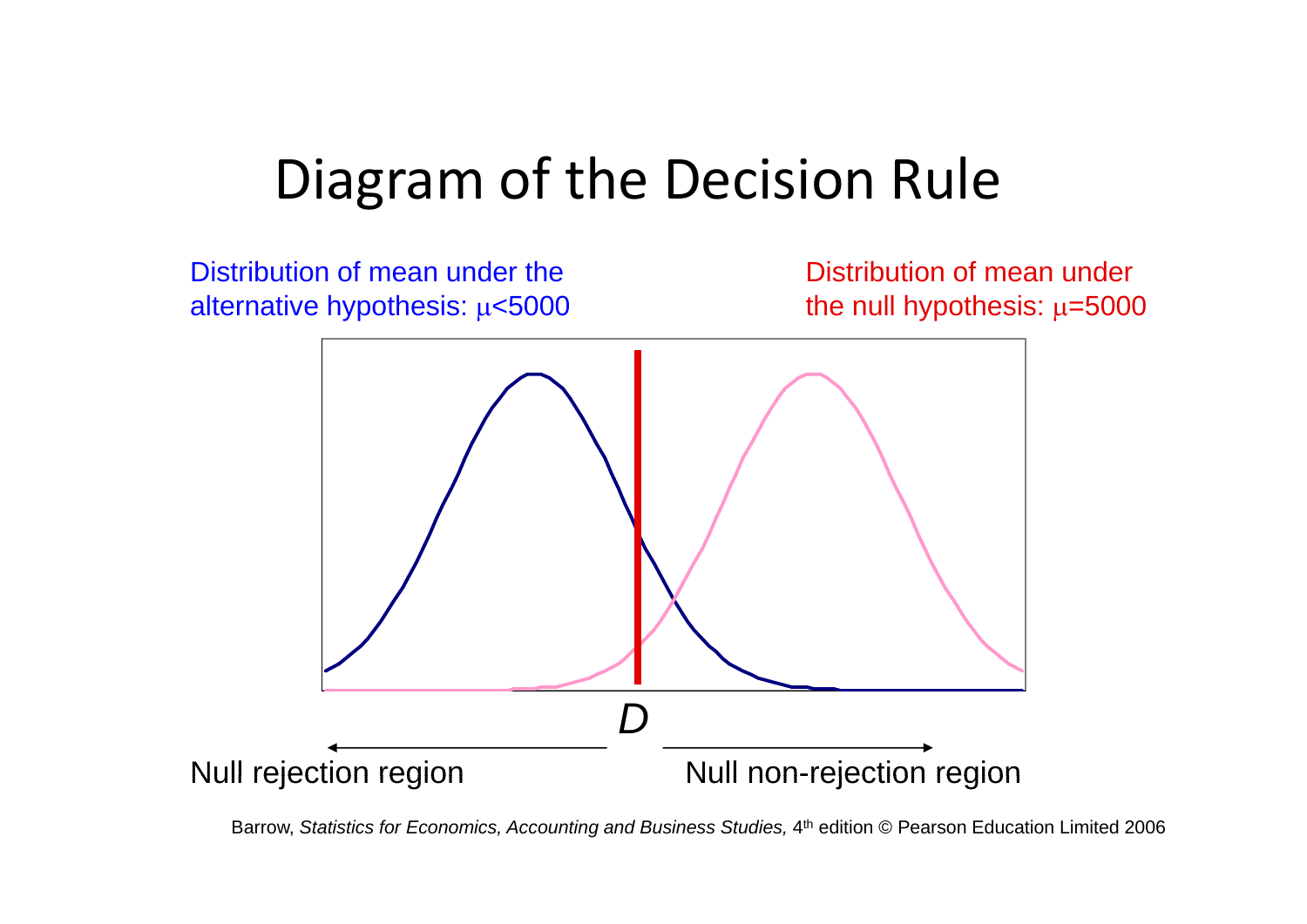### How to Make a Decision

- Where do we place the decision line?
- Set the Type I error probability to a particular value. By convention, this is 5%
- There is therefore <sup>a</sup> 5% probability that we are wrongly rejecting the null
- This is known as the significance level  $(\alpha)$  of the test. It is complementary to the confidence level  $(1 - \alpha)$  of estimation
- 5% significance level  $\equiv$  95% confidence level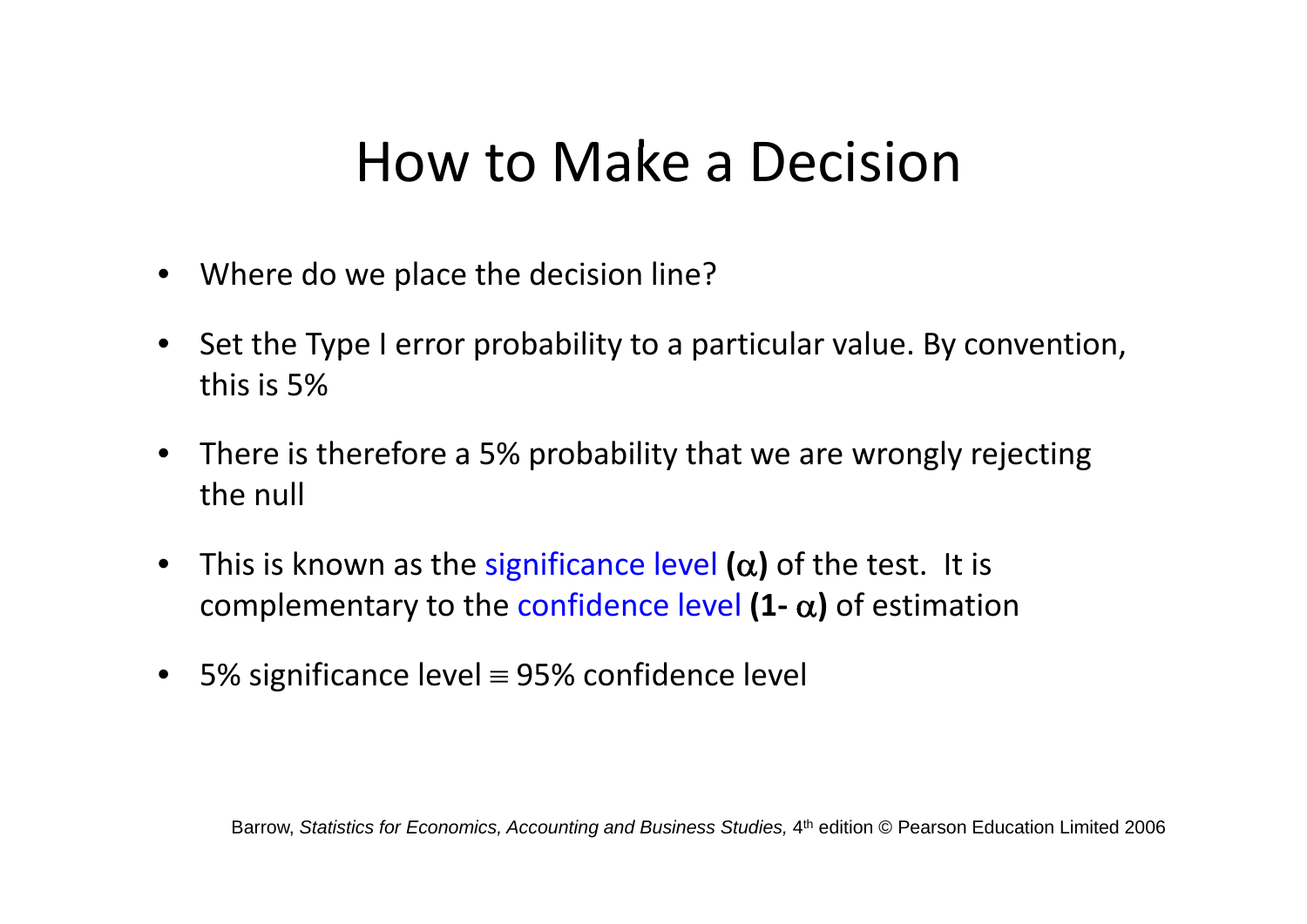## Example: How Long do Batteries Last?

- $\bullet$  A well known battery manufacturer claims its product lasts at least 5000 hours, on average
- $\bullet$  A sample of 80 batteries is tested. The average time before failure is 4900 hours, with standard deviation 500 hours
- Should the manufacturer's claim be accepted or rejected?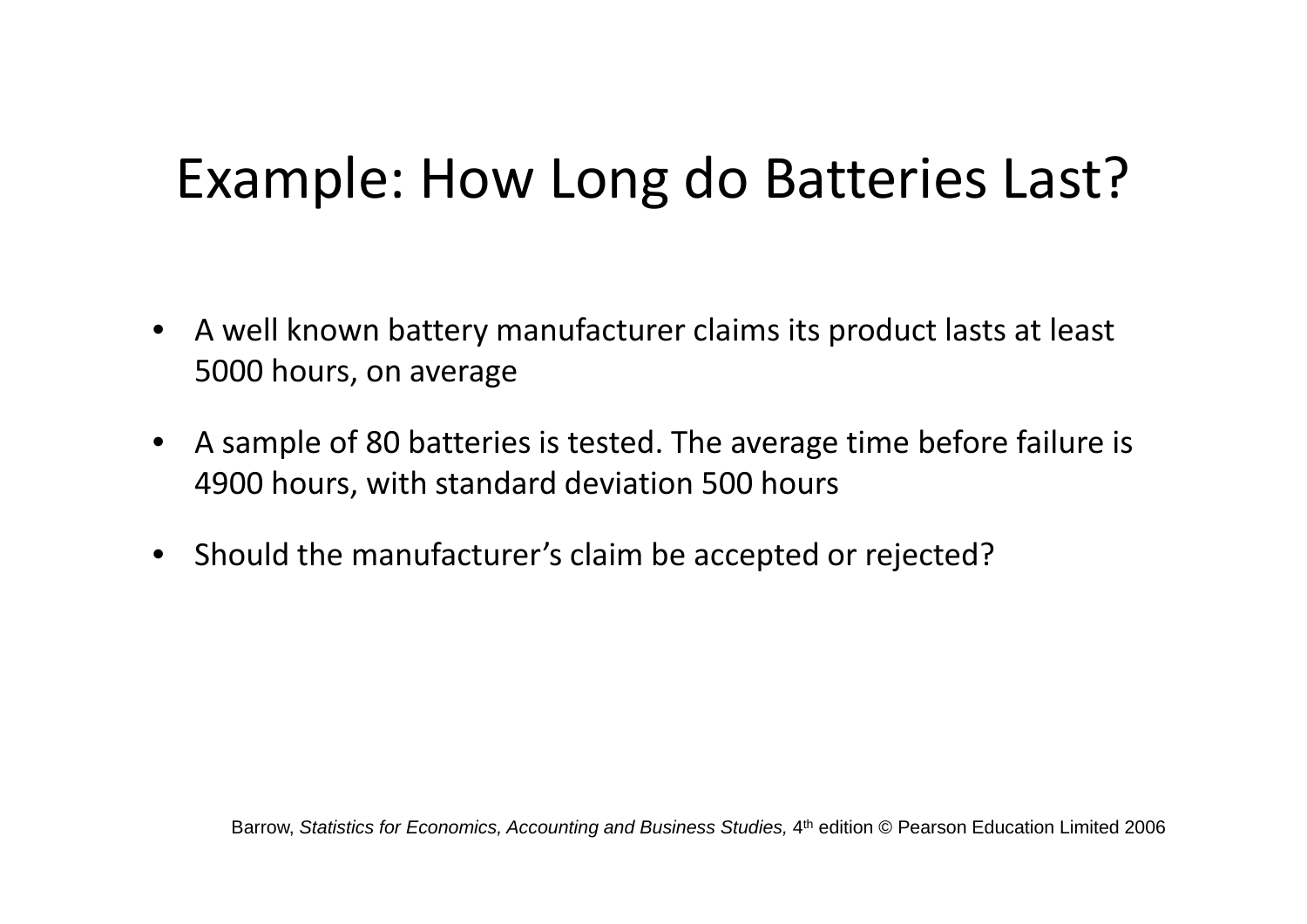## The Hypotheses to be Tested

- Formal statement of the null and alternative hypotheses
- H<sub>0</sub>:  $\mu$  $>$ = $>$ 5,000 against  $\qquad$  Null al H<sub>1</sub>:  $\mu$  < 5,000

Null always contains the '=' sign

- This is a one tailed test, since the rejection region occupies only one side of the distribution
	- $-$  the alternative hypothesis suggests that the true distribution is to the left of the null: *left‐tailed test*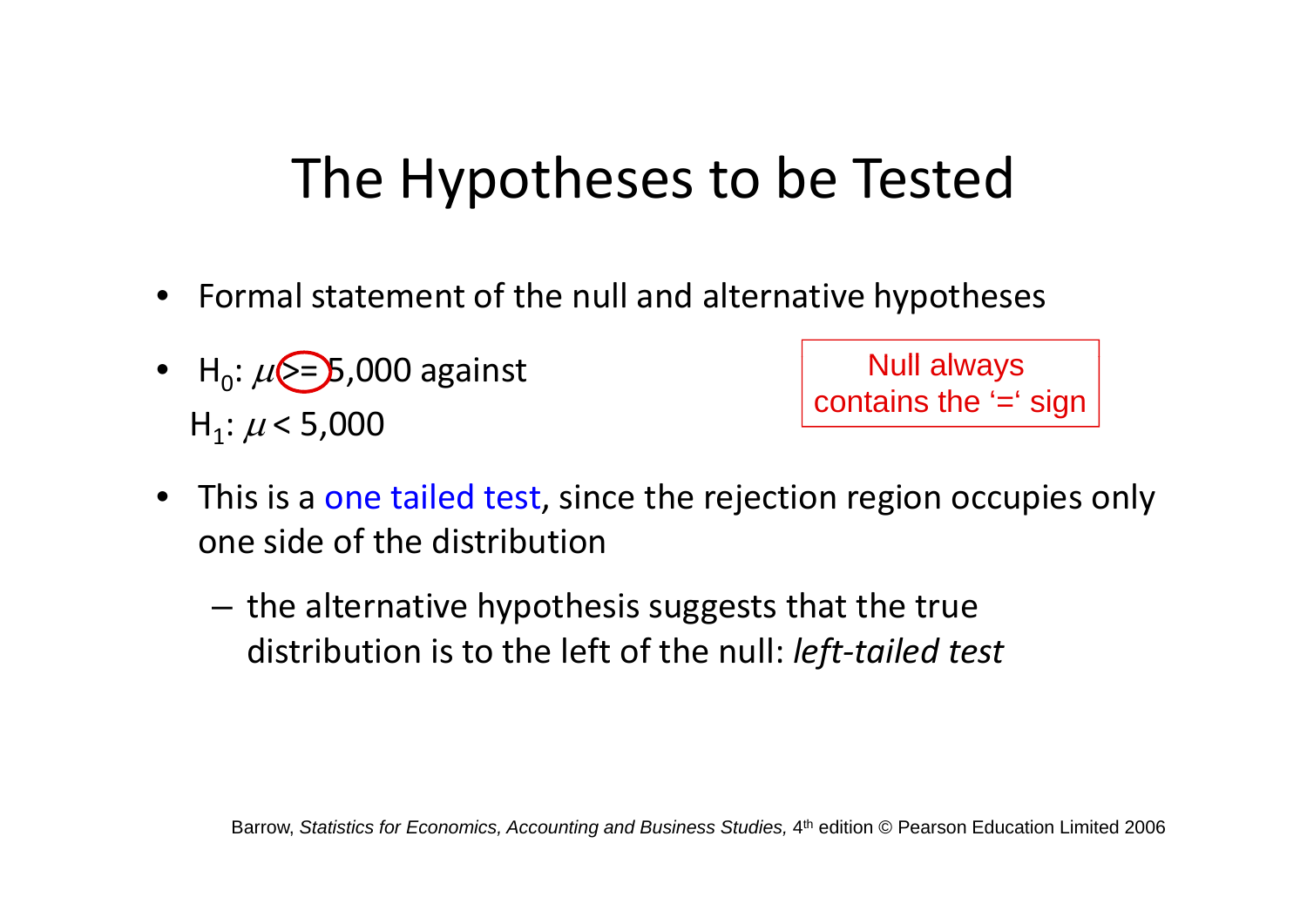#### Should the Null Hypothesis be Rejected?

- Is 4,900 far enough below 5,000?
- Is it more than 1.64 standard errors below 5,000?
	- 1.64 standard errors below the mean cuts off the bottom5% of the Normal distribution.
- Calculate <sup>a</sup> <sup>z</sup>‐score for the sample mean

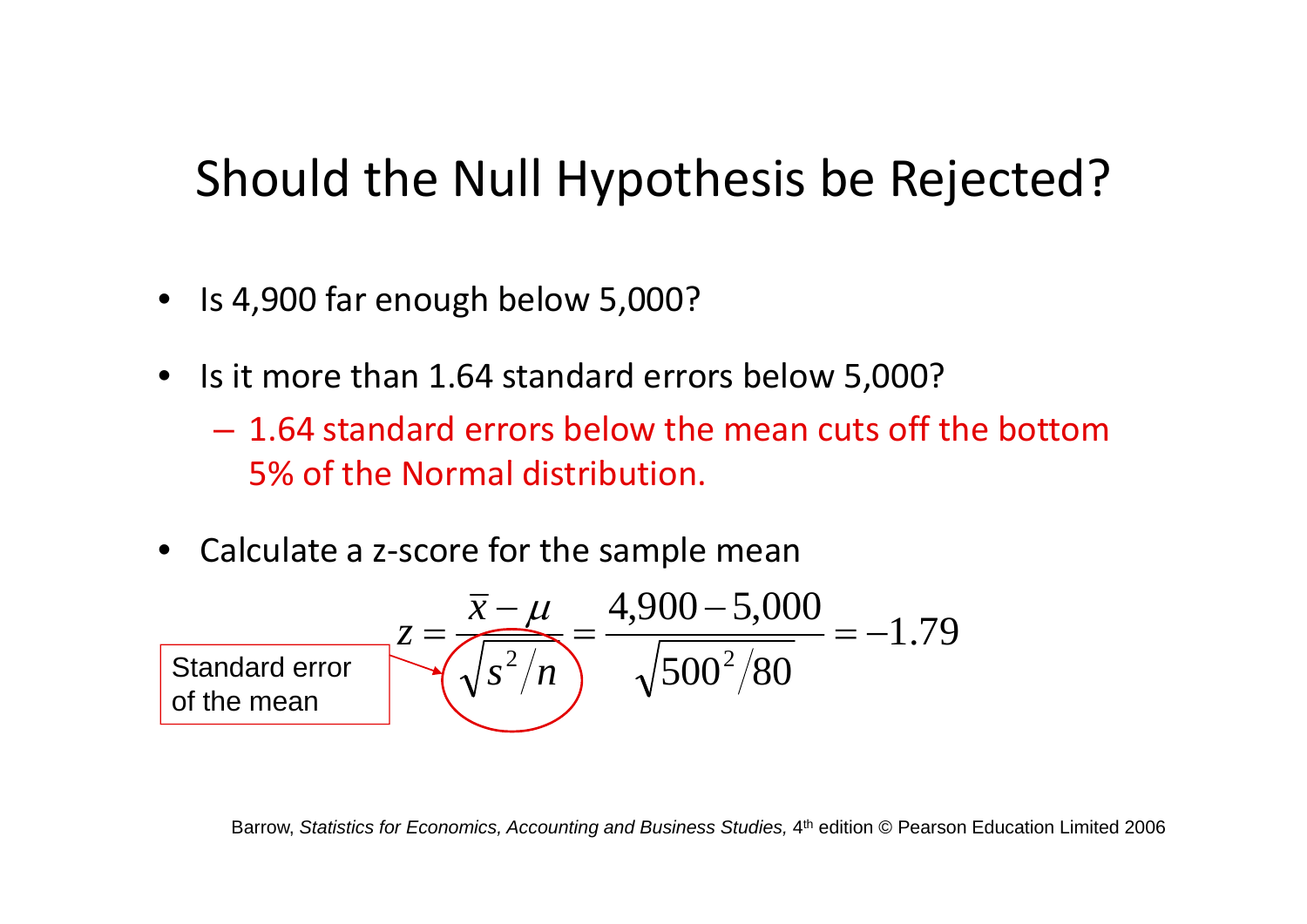### Should the Null Hypothesis be Rejected?

- $\bullet$  4,900 is 1.79 standard errors below 5,000, so falls into the rejection region (bottom 5% of the distribution)
- Hence, we can reject  $H^0$  at the 5% significance level or, equivalently, with 95% confidence
- If the true mean were 5,000, there is less than a 5% chance of obtaining sample evidence such as  $\bar{x} = 4,900$  from a sample of *n <sup>=</sup>* 80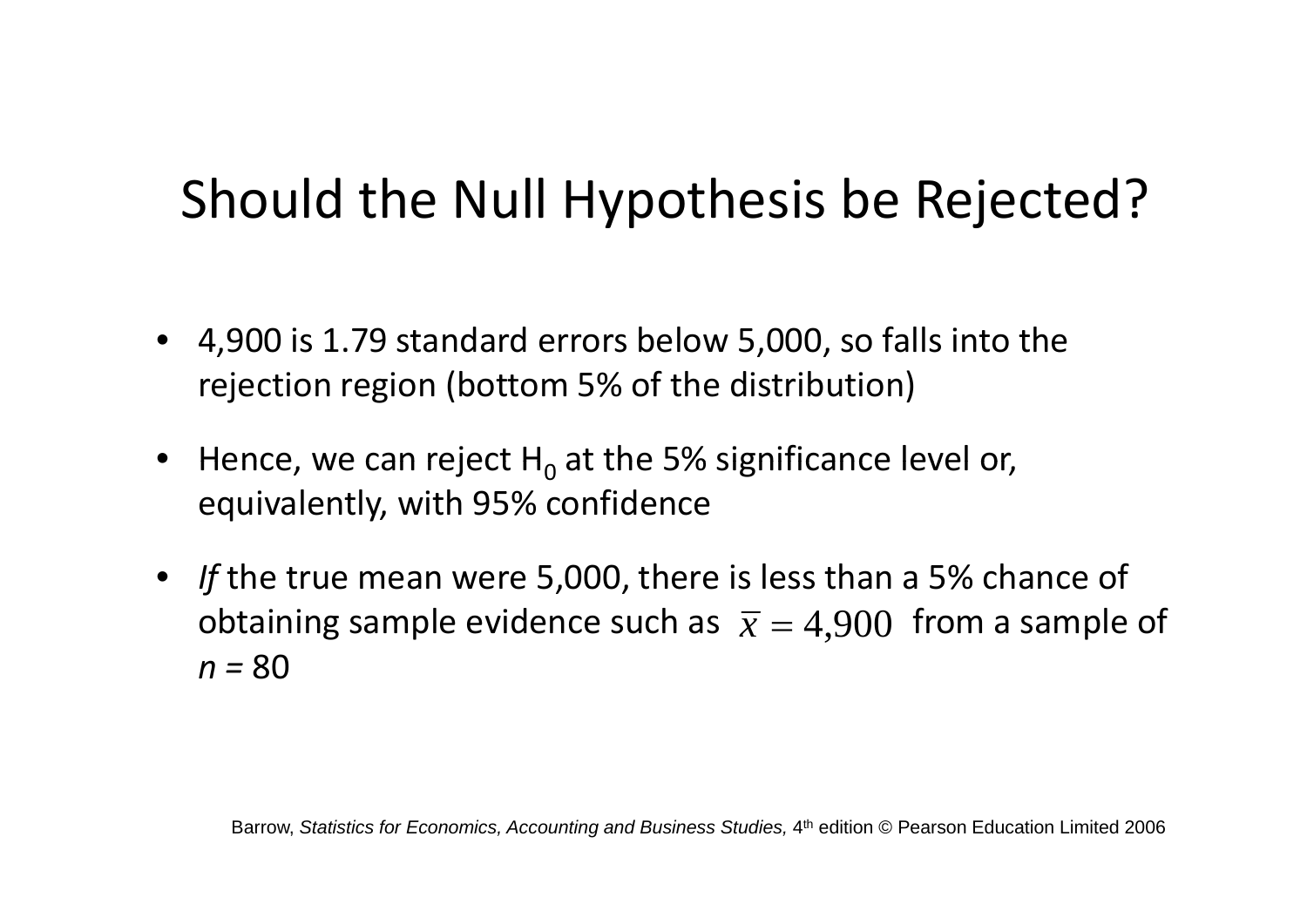### Diagram of the Decision Rule

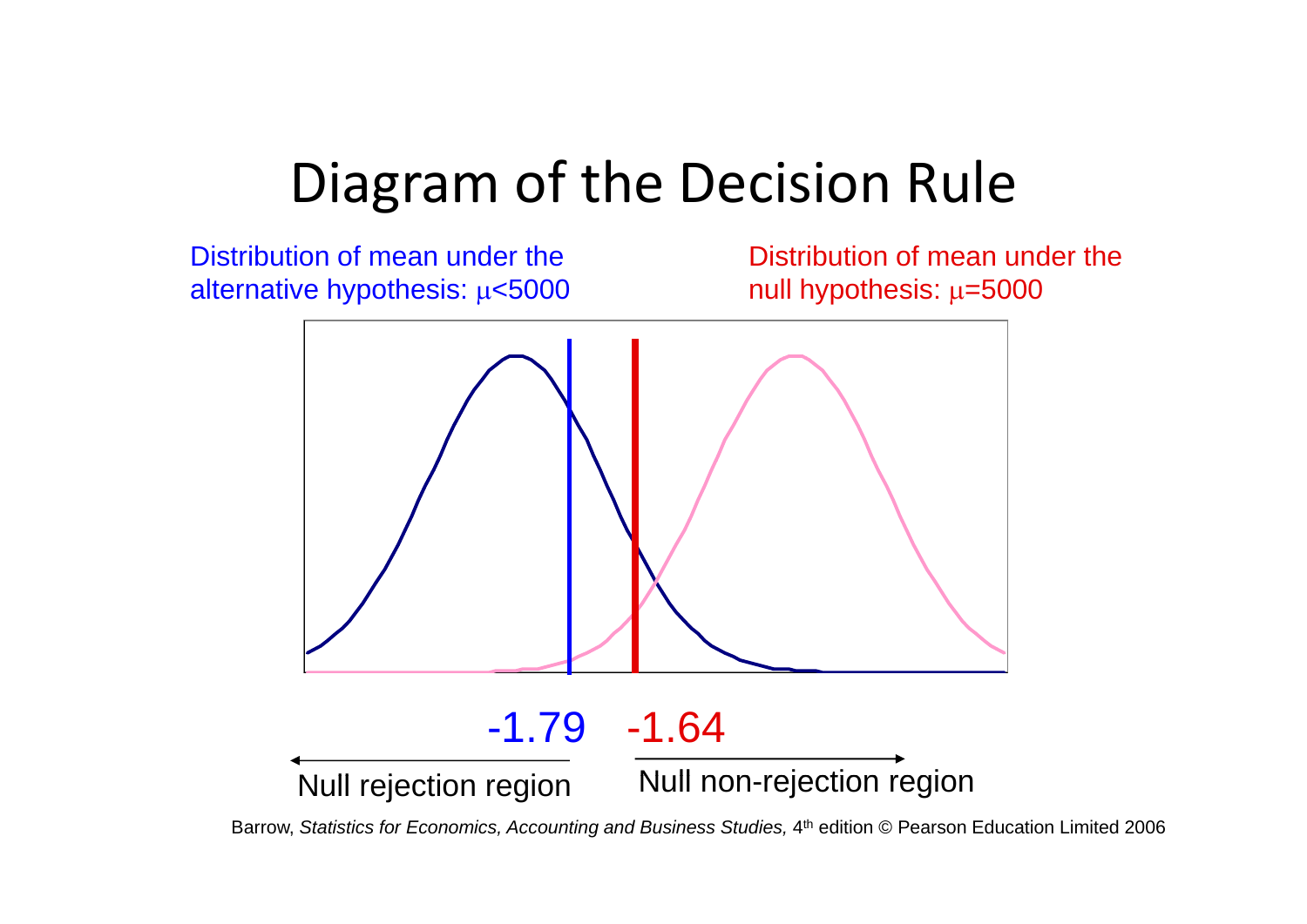#### Formal Layout of <sup>a</sup> Problem

- 1. Write out the null and alternative eg: H<sub>0</sub>:  $\mu$  >= 5,000 against H<sub>1</sub>:  $\mu$  < 5,000
- 2. Choose a significance level, e.g. 5%
- 3. Look up the critical value z<sup>\*</sup>, e.g. at 5% sig. level  $z_{0.05}$  = -1.64



4. Calculate the test statistic,

in our example *<sup>z</sup>* <sup>=</sup> ‐1.79

5.  $\,$  Decision: reject  $\rm H_{0}$  or do not reject.

In our example since ‐1.79 <sup>&</sup>lt; ‐1.64 and falls into the rejection region, we reject the null hypothesis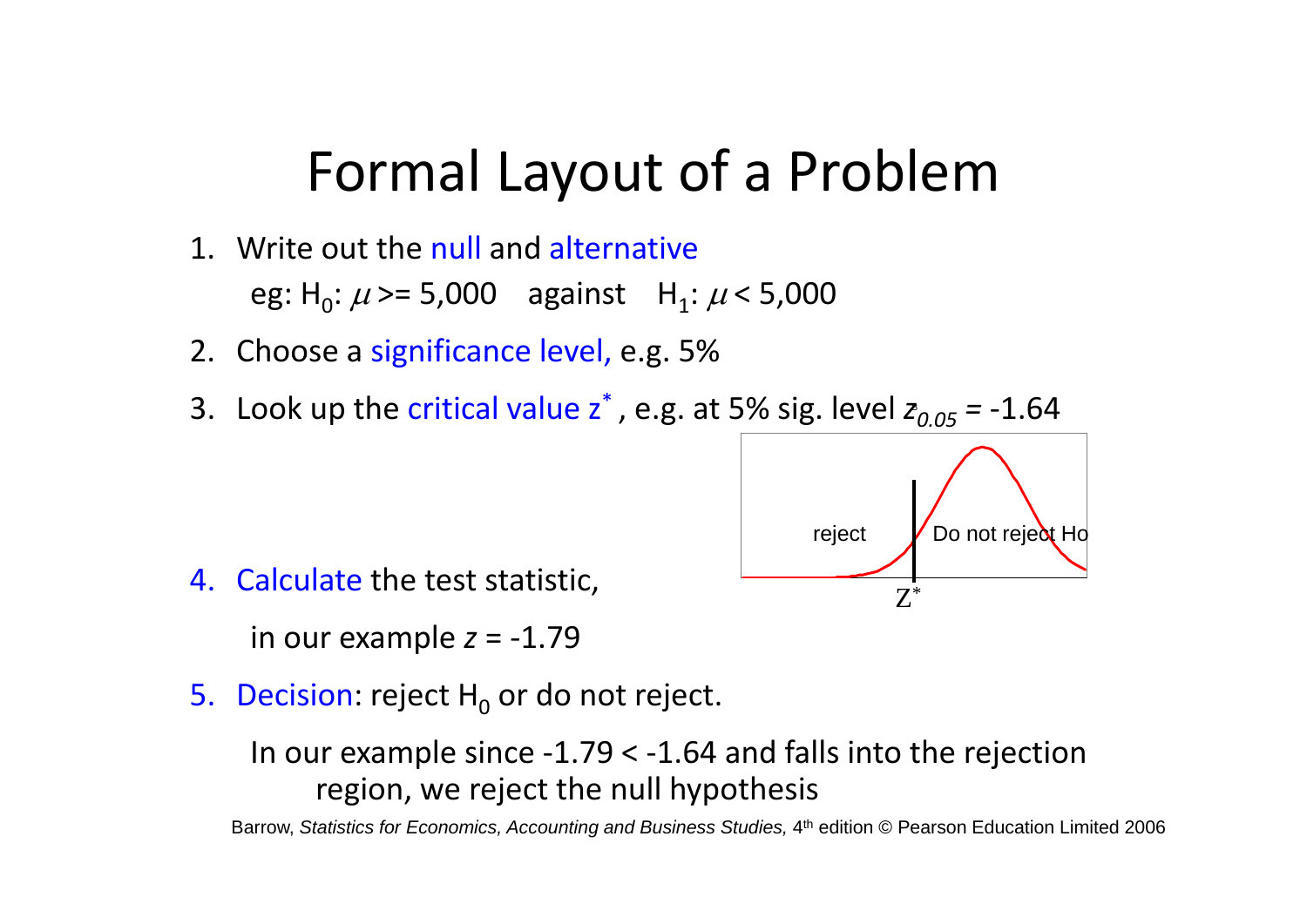#### Specifying the Alternative: One vs. Two Tailed Tests

- •● Use a one-tailed test if
	- you are only concerned about falling in one side of the hypothesised value
		- e.g. we would not worry if batteries lasted *longer* than 5,000 hours. You would not want to reject  ${\sf H}_0$  if the sample mean were anywhere above 5,000
	- you *know* that one of the sides is impossible (e.g. demand curves cannot slope upwards)
- •● Use a two-tailed test if
	- you are just as concerned about being above or below the hypothesised value
	- $-$  you know both outcomes are possible
	- you are not sure!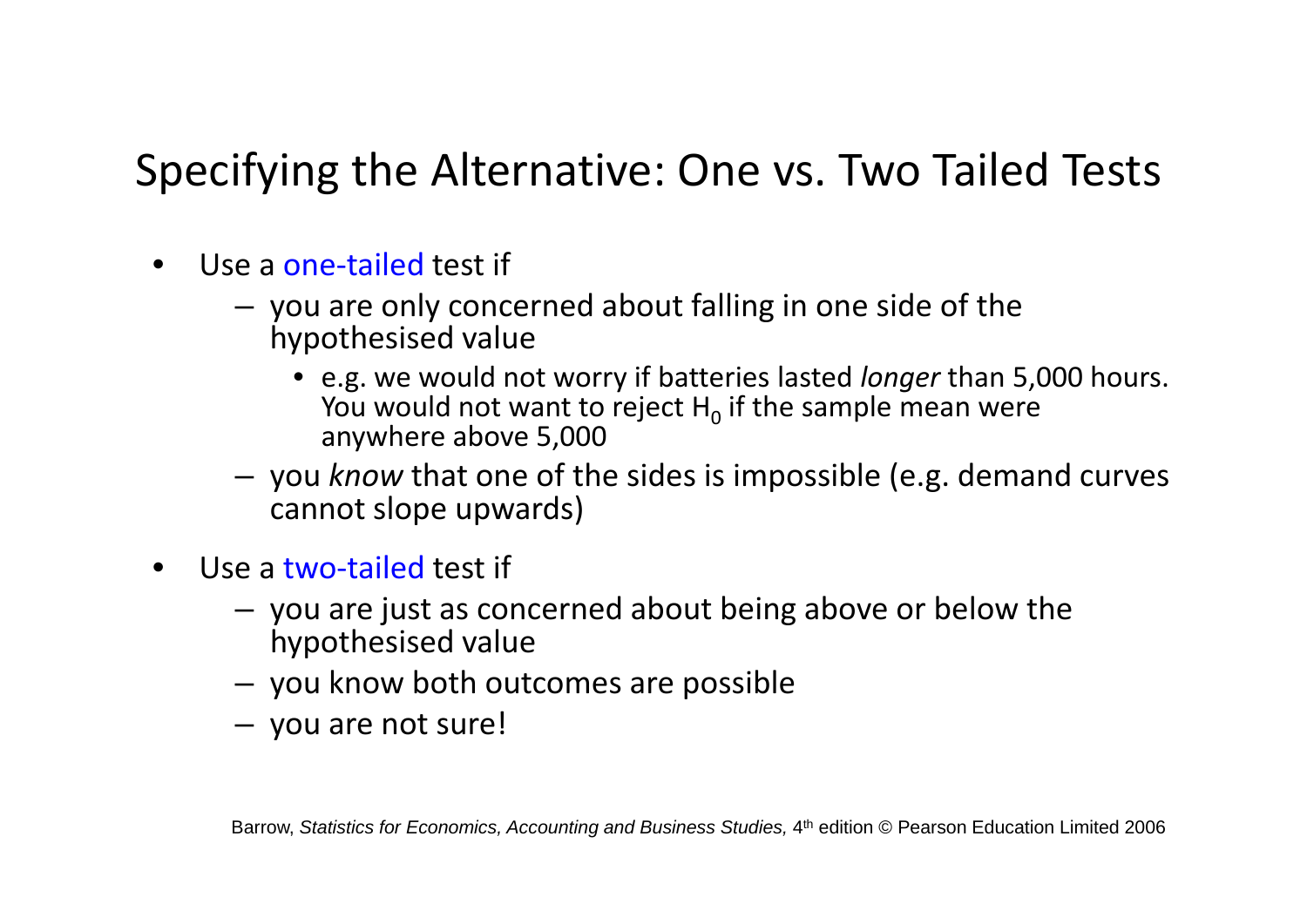### Two Tailed Test Example

- It is claimed that an average child spends 15 hours per week watching television. A survey of 100 children finds an average of 14.5 hours per week, with <sup>a</sup> standard deviation of 8 hours. Is the claim justified?
- The claim would be wrong if children spend either *more or less* than 15 hours watching TV. The rejection region is split across the two tails of the distribution. This is <sup>a</sup> two tailed test.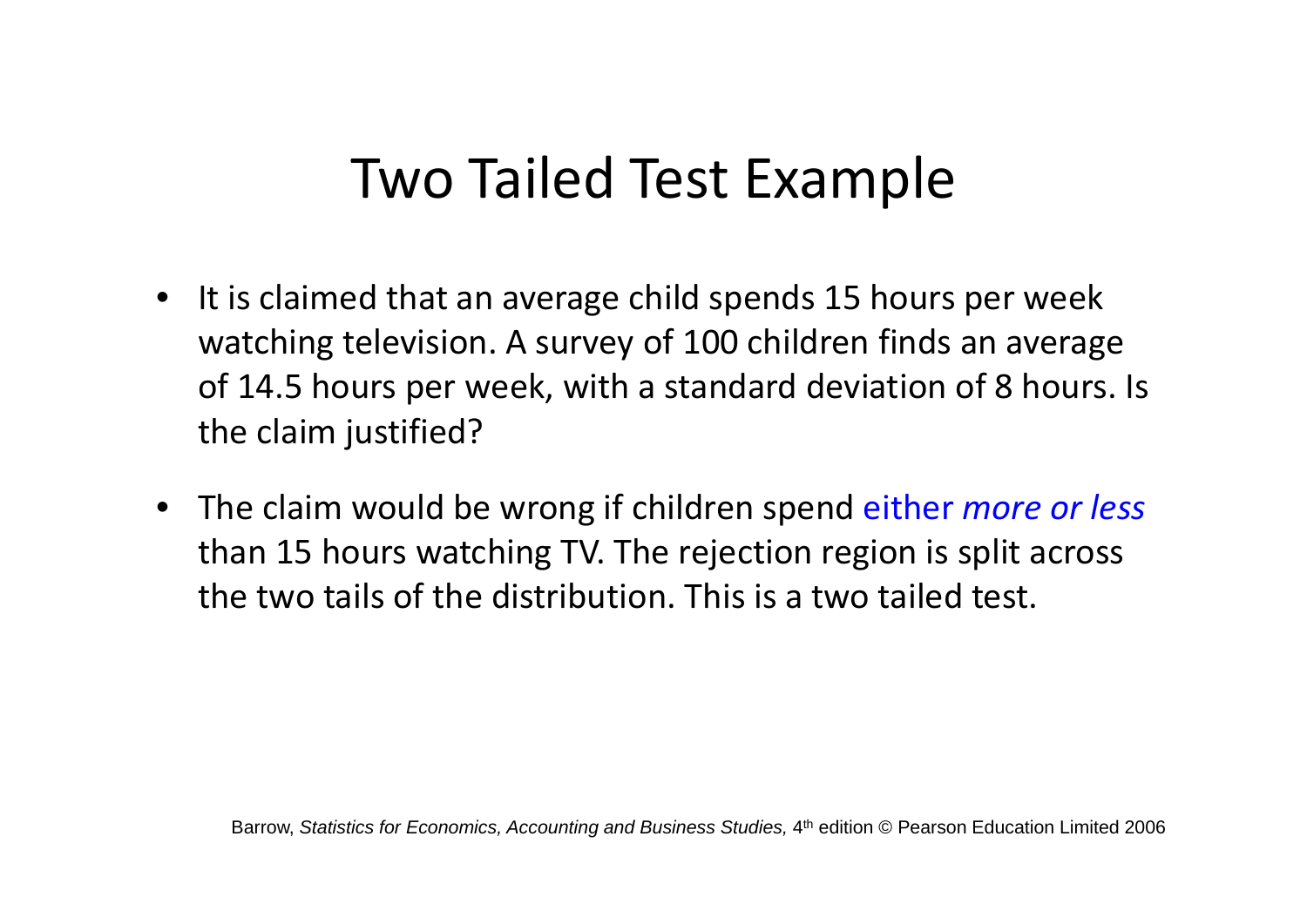#### A Two Tailed Test – Diagram

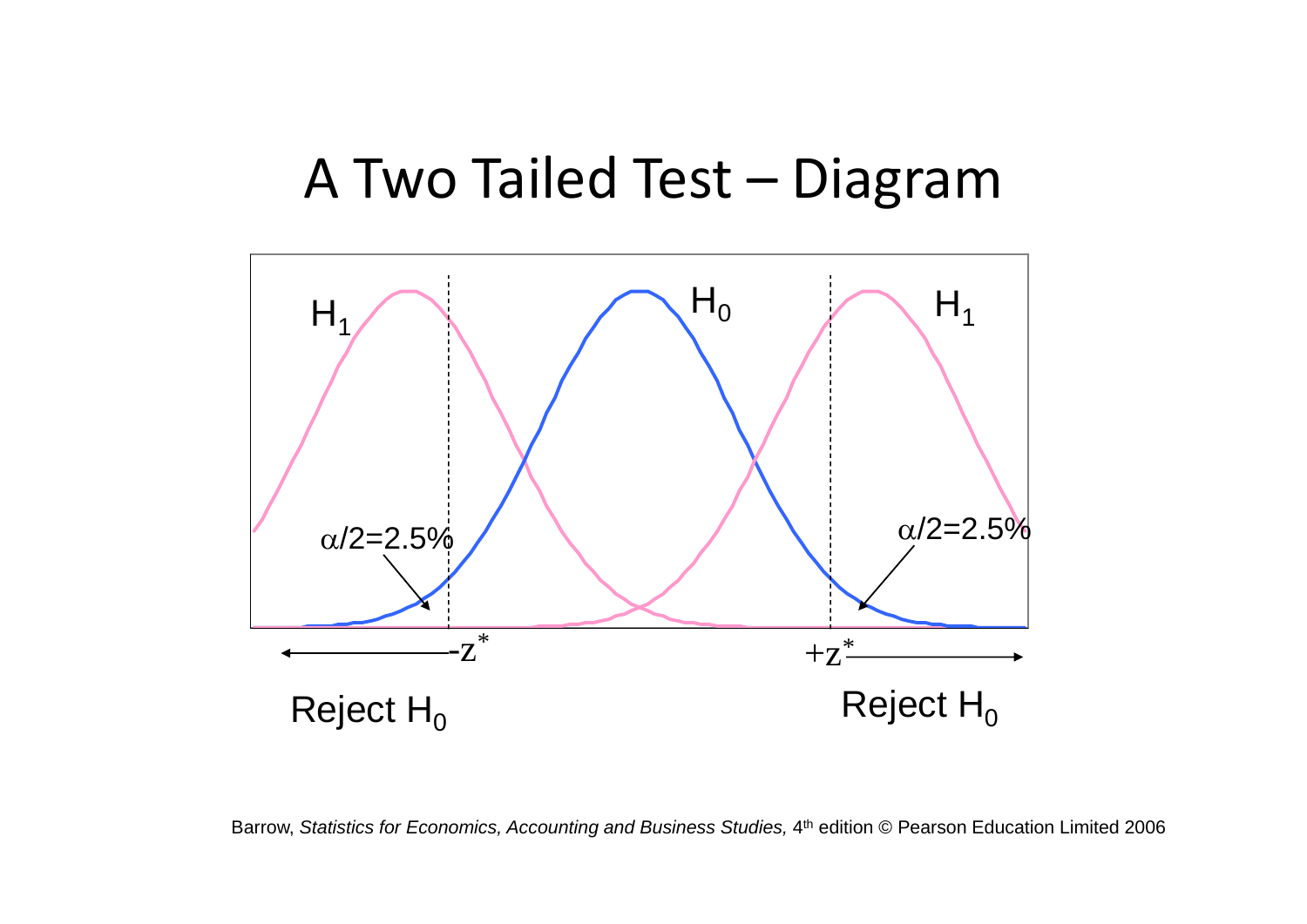### Solution to the Problem

1. Write out the hull and alternative

 $H_0: \mu = 15$  ${\sf H}_1$ :  $\mu$   $\neq$   $15$ 

- 2. Choose the significance level, e.g. 5%
- 3. Look up the critical value,  $z^*_{0.025}$  = 1.96
- 4. Calculate the test statistic:

$$
z = \frac{\overline{x} - \mu}{\sqrt{s^2/n}} = \frac{14.5 - 15}{\sqrt{8^2/100}} = -0.625
$$

5.  $\,$  Decision: we do not reject  $H^{}_0$  since -1.96<-0.625 < 1.96 and so does not fall into the rejection region

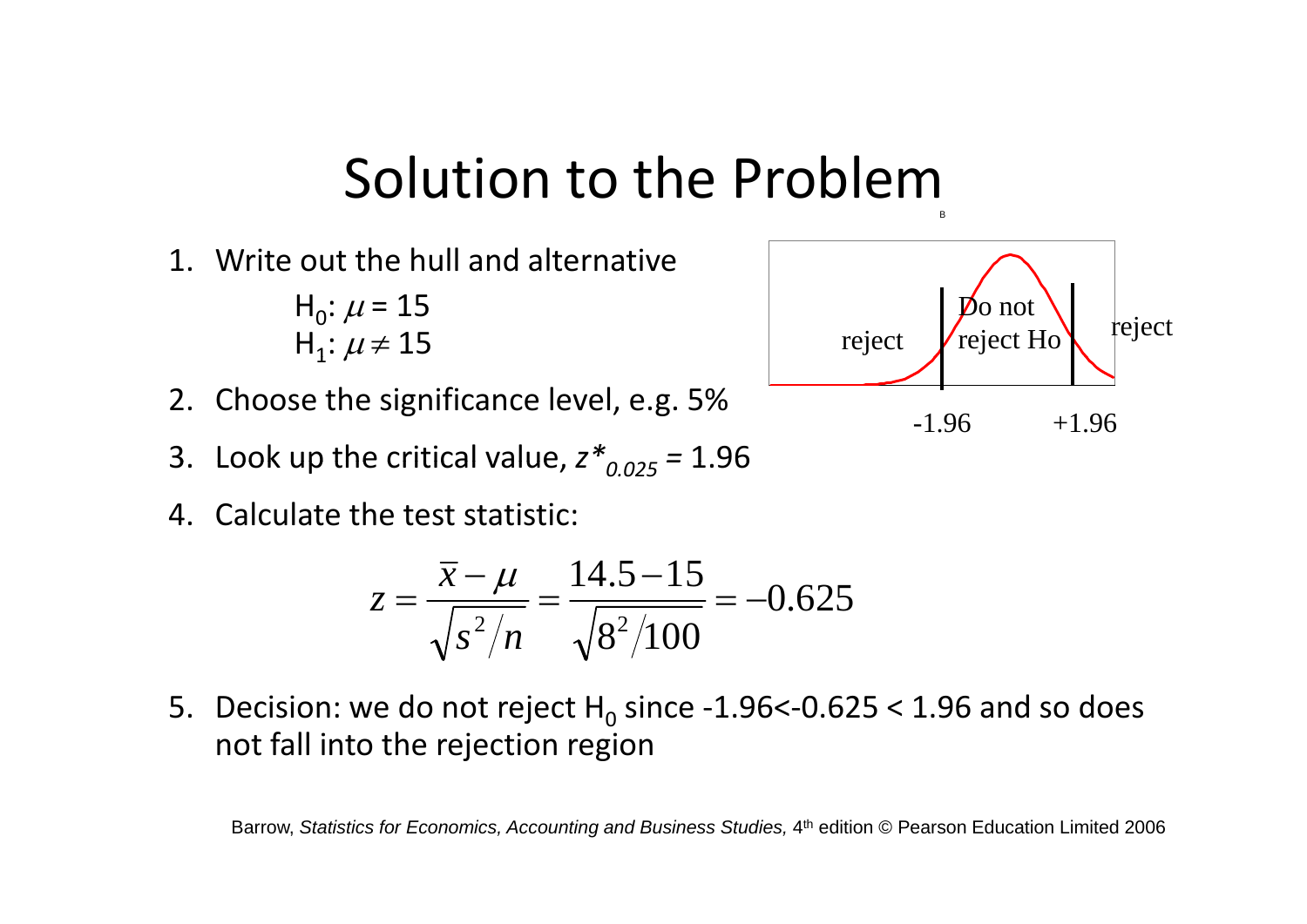## Choice of Significance Level

- Why 5%?
- • Like its complement, the 95% confidence level, it is <sup>a</sup> convention. A different value can be chosen
- If the cost of making <sup>a</sup> Type I error is especially high, then set <sup>a</sup> *lower* significance level, e.g. 1%. The significance level is the probability of making <sup>a</sup> Type I error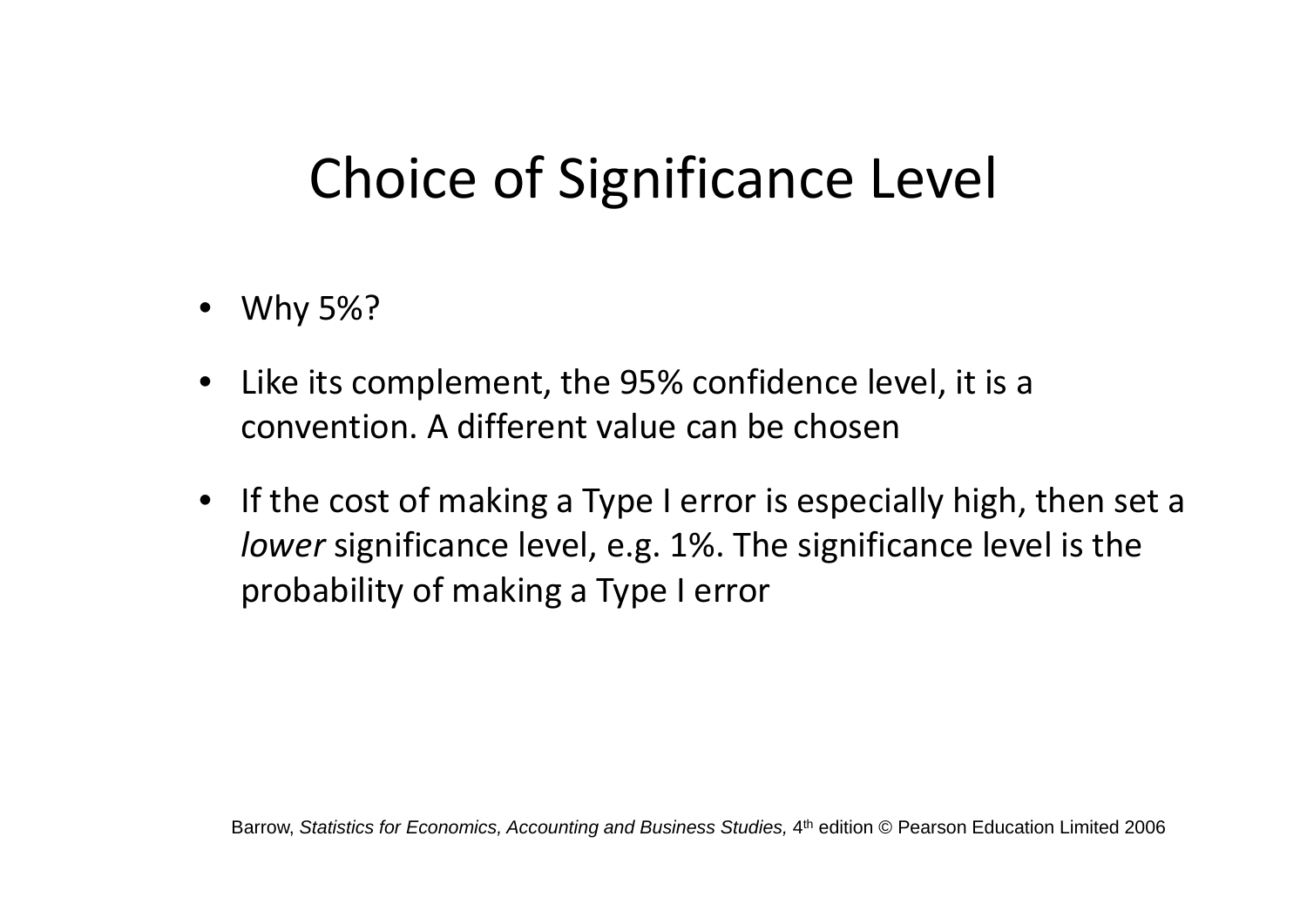#### Testing Hypotheses About <sup>a</sup> Proportion

- •• Same principles: reject  $H_0$  if the test statistic falls into the rejection region
- To test H<sub>0</sub>:  $\pi$  = 0.5 vs H<sub>1</sub>:  $\pi$  ≠ 0.5 (e.g. a coin is fair vs not fair) the test statistic is

$$
z = \frac{p - \pi}{\sqrt{\frac{\pi (1 - \pi)}{n}}} = \frac{p - 0.5}{\sqrt{\frac{0.5(1 - 0.5)}{n}}}
$$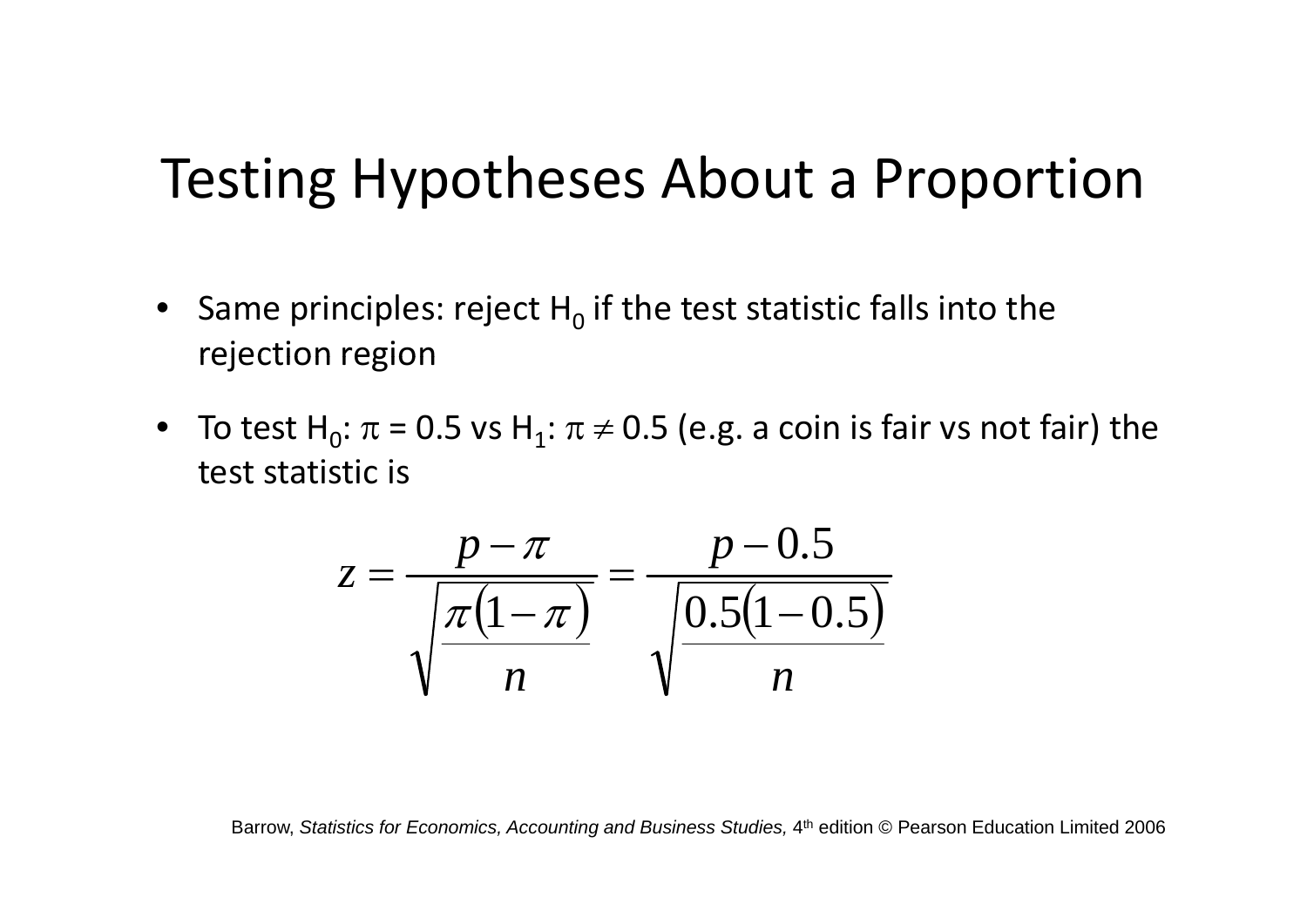### Testing <sup>a</sup> Proportion (cont.)

• If the sample evidence were 60 heads from 100 tosses (*p* <sup>=</sup> 0.6) we would have

$$
z = \frac{0.6 - 0.5}{\sqrt{\frac{0.5(1 - 0.5)}{100}}} = 2
$$

 $\bullet~$  so we would (just) reject H $_{\rm 0}$  since 2 > 1.96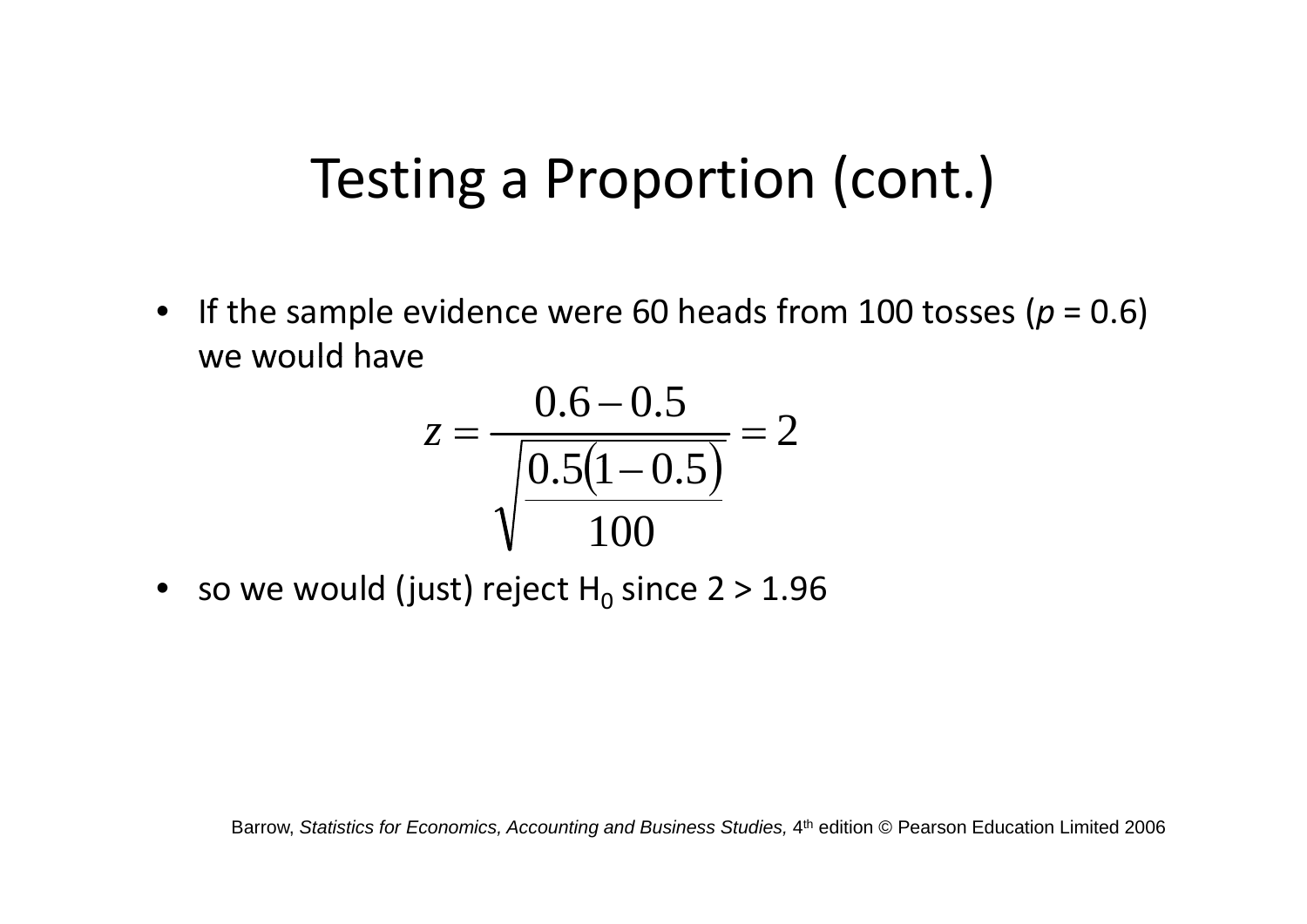### Small Samples (*<sup>n</sup>* <sup>&</sup>lt; 25)

- • Two consequences:
	- the *t* distribution is used instead of the standard normal for tests of the mean

$$
t=\frac{\overline{x}-\mu}{\sqrt{s^2/n}}\sim t_{n-1}
$$

– $-$  tests of proportions in small samples cannot be done by the standard methods used in the book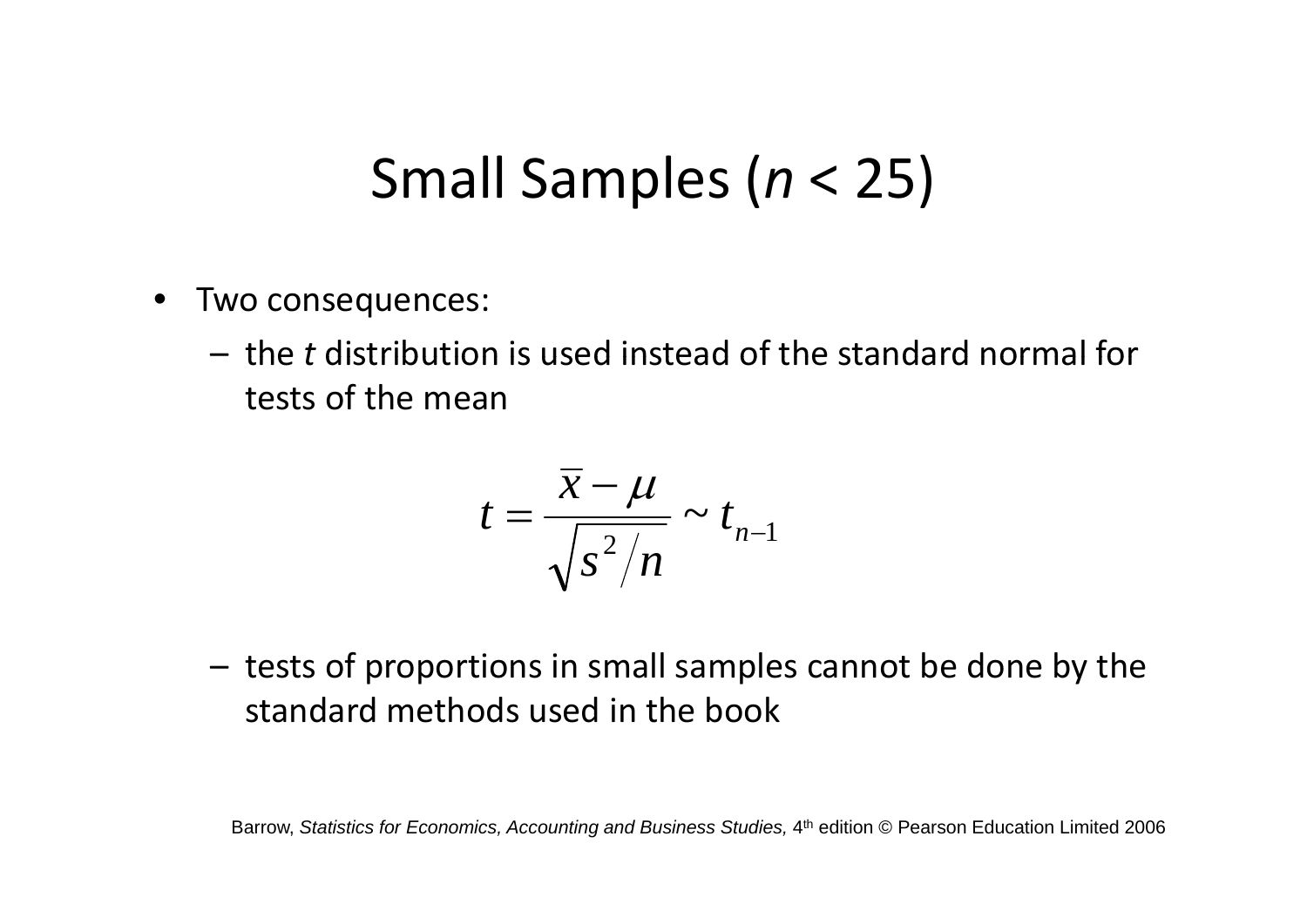## Testing <sup>a</sup> Mean with Small Samples

- A sample of 12 cars of <sup>a</sup> particular brand average 35 mpg, with standard deviation 15. Test the manufacturer's claim of 40 mpg as the true average.
- H<sub>0</sub>:  $\mu$  = 40 H<sub>1</sub>:  $\mu$  < 40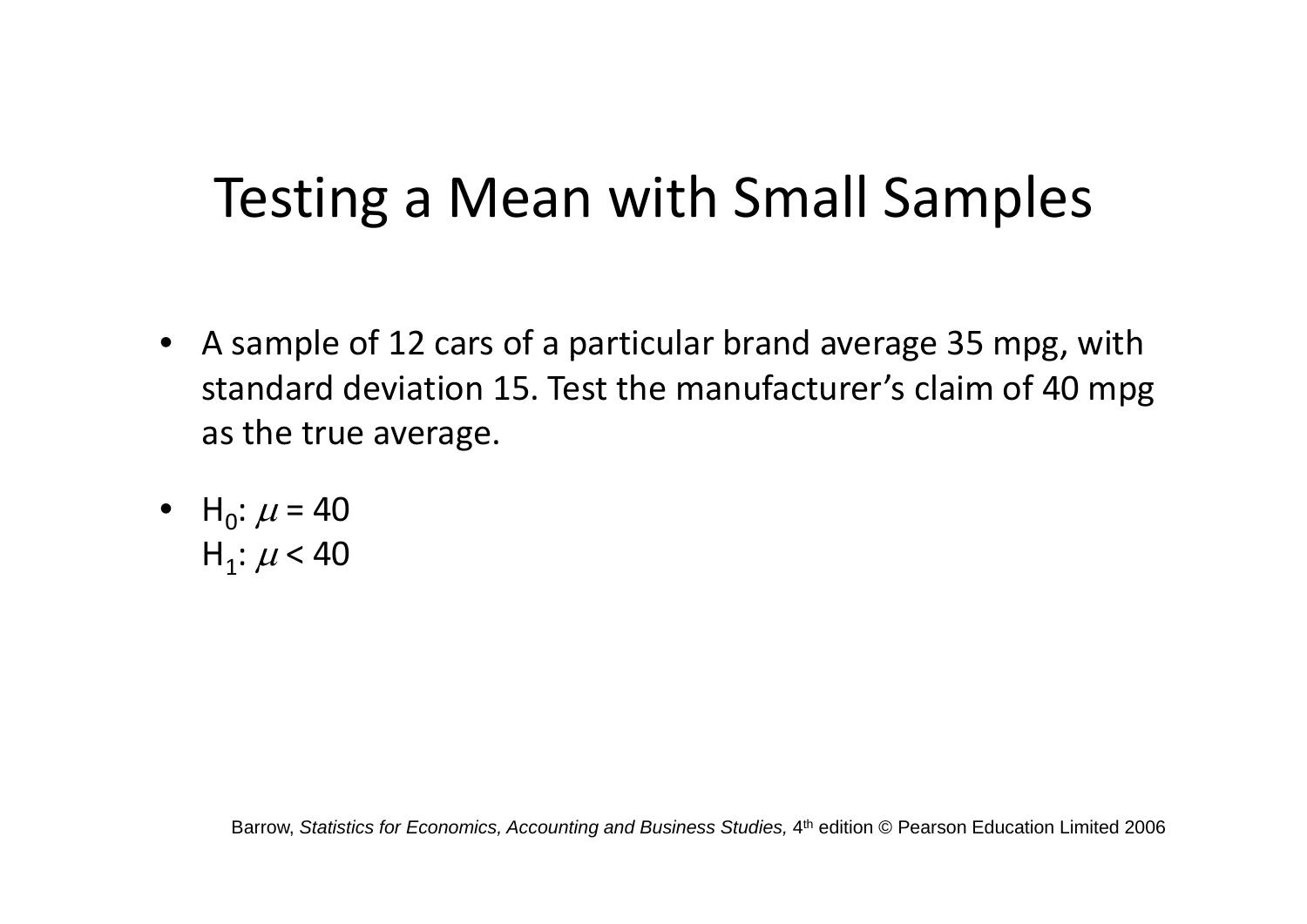### Testing <sup>a</sup> Mean (cont.)

• The test statistic is

$$
t = \frac{35 - 40}{\sqrt{15^2/12}} = 1.15
$$

- The critical value of the *t* distribution (df <sup>=</sup> 11, 5% significance level, one tail) is  $t^*_{0.05,11}$  = 1.796
- Hence we cannot reject the manufacturer's claim